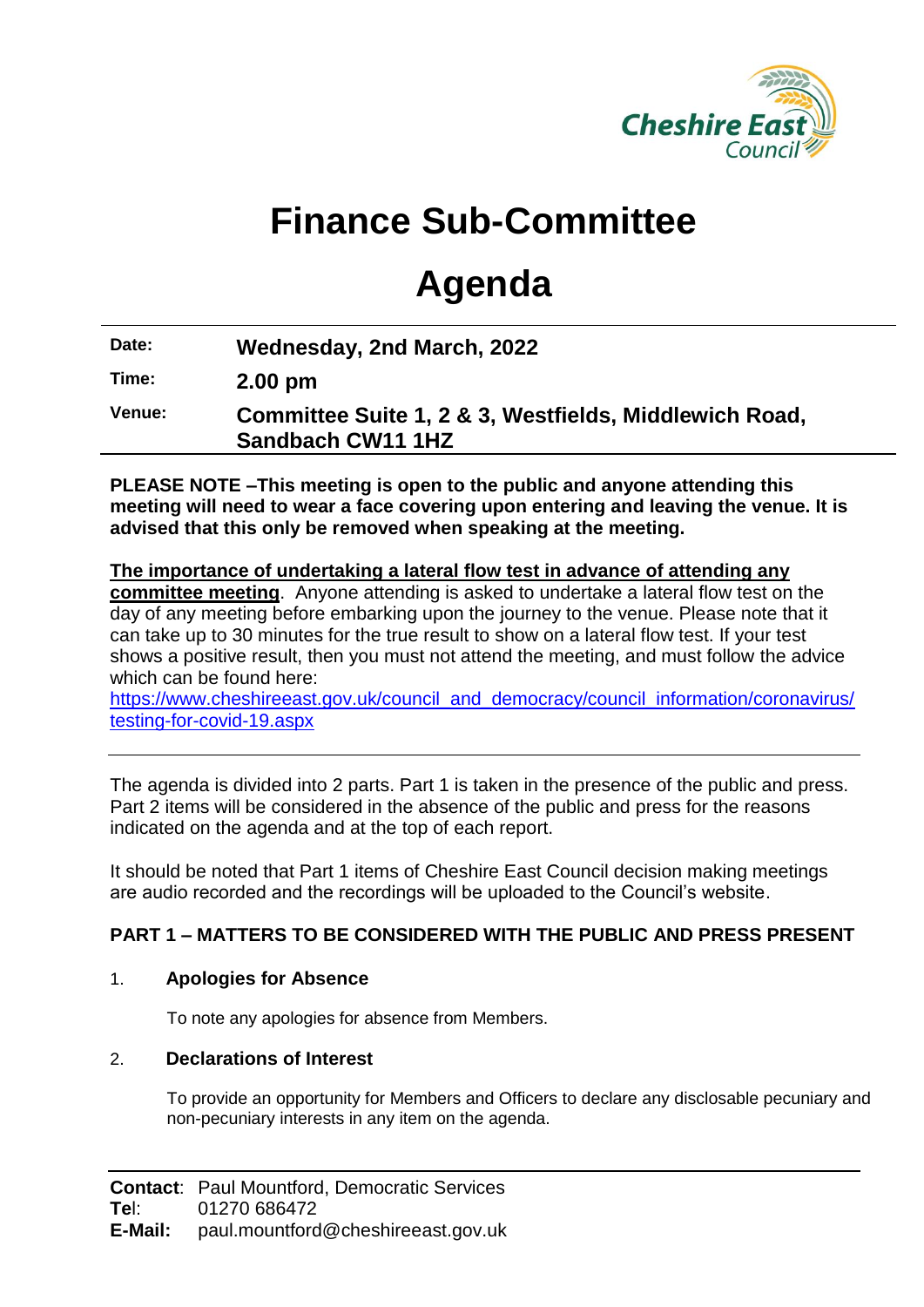#### 3. **Public Speaking/Open Session**

In accordance with paragraph 2.24 of the Committee Procedure Rules and Appendix on Public Speaking, set out in the [Constitution,](https://www.cheshireeast.gov.uk/council_and_democracy/your_council/constitution.aspx) a total period of 15 minutes is allocated for members of the public to put questions to the Sub-Committee on any matter relating to this agenda. Each member of the public will be allowed up to two minutes to speak; the Chair will have discretion to vary this where they consider it appropriate.

Members of the public wishing to speak are required to provide notice of this at least three clear working days in advance of the meeting.

#### 4. **Minutes of Previous Meeting** (Pages 5 - 28)

To approve as a correct record the minutes of the meeting held on  $5<sup>th</sup>$  January 2022.

#### 5. **Aligning the Medium-Term Financial Strategy (MTFS) to the Committee Structure** (Pages 29 - 78)

To consider a report which will determine the allocation of the approved budgets to each of the service committees and inform the financial reporting cycle for 2022/23.

#### 6. **Business Rates Briefing** (Pages 79 - 86)

To consider a briefing report which provides members with an overview of the Business Rates system and its impact on the MTFS, together with an update on the Government's proposed review of Business Rates.

#### 7. **Work Programme** (Pages 87 - 88)

To consider the Work Programme and determine any required amendments.

#### 8. **Procurement Pipeline** (Pages 89 - 104)

To consider a report which provides an update of the pipeline of procurement activity.

#### 9. **Exclusion of the Press and Public**

The reports relating to the remaining items on the agenda have been withheld from public circulation and deposit pursuant to Section 100(B)(2) of the Local Government Act 1972 on the grounds that the matters may be determined with the press and public excluded.

The Committee may decide that the press and public be excluded from the meeting during consideration of the following items pursuant to Section 100(A)4 of the Local Government Act 1972 on the grounds that they involve the likely disclosure of exempt information as defined in Paragraphs 1, 2, 3 and 5 of Part 1 of Schedule 12A to the Local Government Act 1972 and public interest would not be served in publishing the information.

#### **PART 2 – MATTERS TO BE CONSIDERED WITHOUT THE PUBLIC AND PRESS PRESENT**

#### 10. **Procurement Pipeline** (Pages 105 - 144)

To receive details of waivers as referred to in the Procurement Pipeline report.